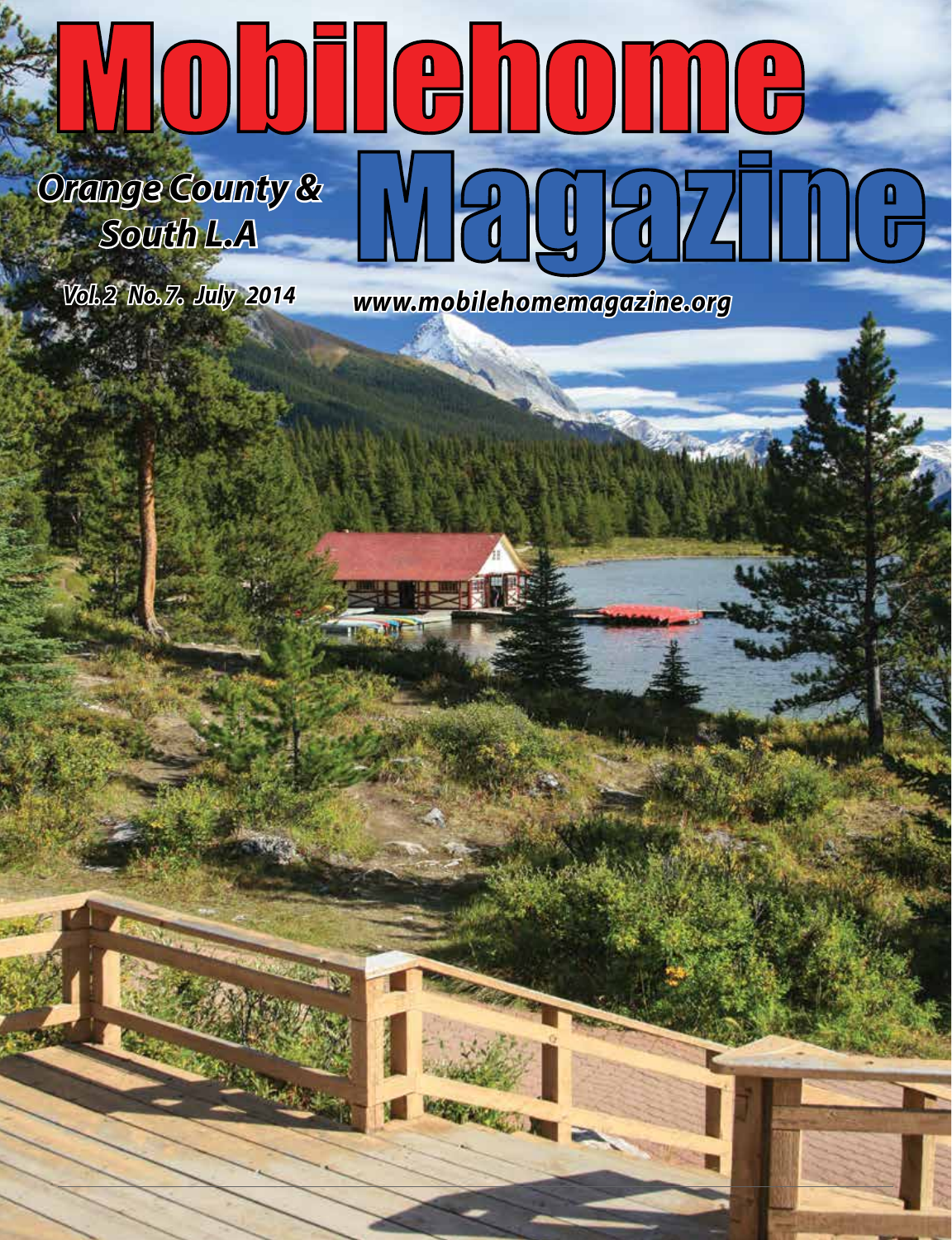From the Staff of Mobilehome

Magazine

Happy Birthday Mobilehome Magazine. We are now one year old, having started the local editions one year ago. The future is bright with your support! Thanks for a wonderful year and let's look forward to a bright future.



Two residents of Lakeview MHP in San Marcos were concerned about June's article on HOA Syndrome. See pages B-C for our side of this issue.

This month brings big news. We are proud to announce the formation of a new, transparent non-profit 501(c)3 called "California Manufactured-Home Owners Alliance" or CAMOA for short. This new non-profit is endorsed by many around the state as well as Mobilehome Magazine. Although completely independent of MHMag, CAMOA and MHMag will partner together to help mobilehome owners (mhos). We ask you to support CAMOA by becoming a member and promoting it in your park and area. Membership is just \$24, with \$7 going to a legal fund to help you and other members. This is an opportunity, don't let it pass you by. Fill out the application on page E, you won't regret it.

CAMOA is already making a difference. Just ask the folks at Valle Verde and Sierra Springs in the San Fernando Valley. In just a week, CAMOA was able to help residents fight a "Change of Tenancy" notice from their park owner. CAMOA was alerted and ultimately the park owner rescinded their request! A significant win showing the power of an alliance between mobile/manufactured homeowners and CAMOA! Stay tuned for many more wins like this! See page G for the story.

The CAMOA Board of Directors biographies are presented on page F.

Donna Matthews write part two of "Living in a Mobilehome Park. Page A.

As many of you know, Mobilehome Magazine has published almost 30 different magazines, and sometimes 5-6 different local versions. That is about 500 pages of useful information. The more useful articles are "archived" and you can request a copy by emailing, calling or writing MHMag. All we ask is a donation to help us cover our cost and time. See pages 14-15.

That's it for this month! We are excited to partner with CAMOA. Please

TheMobilehome Magazine Staff

**Magazine** 

**Serving the Mobile/Manufactured Home Community in California**

**P.O. Box 3774 Chatsworth, CA 91313 (818) 886-6479**

**Email Address frank@mobilehomemagazine.org**

**Website www.mobilehomemagazine.org**

*MHMag is not responsible for content contained in advertising*

**PUBLISHER & EDITOR**

*Frank A. Wodley*

**ADVERTISING SALES** *Rose Rosales*

> **DESIGN**  *Greg Frazier*

#### **ARTICLE CONTRIBUTORS**

*Donna Matthews Chuck Zenisek Bill Schlegel Lloyd Rochambeau*



**PROOFREADER** *Barbara Kelly*

join our growing

community!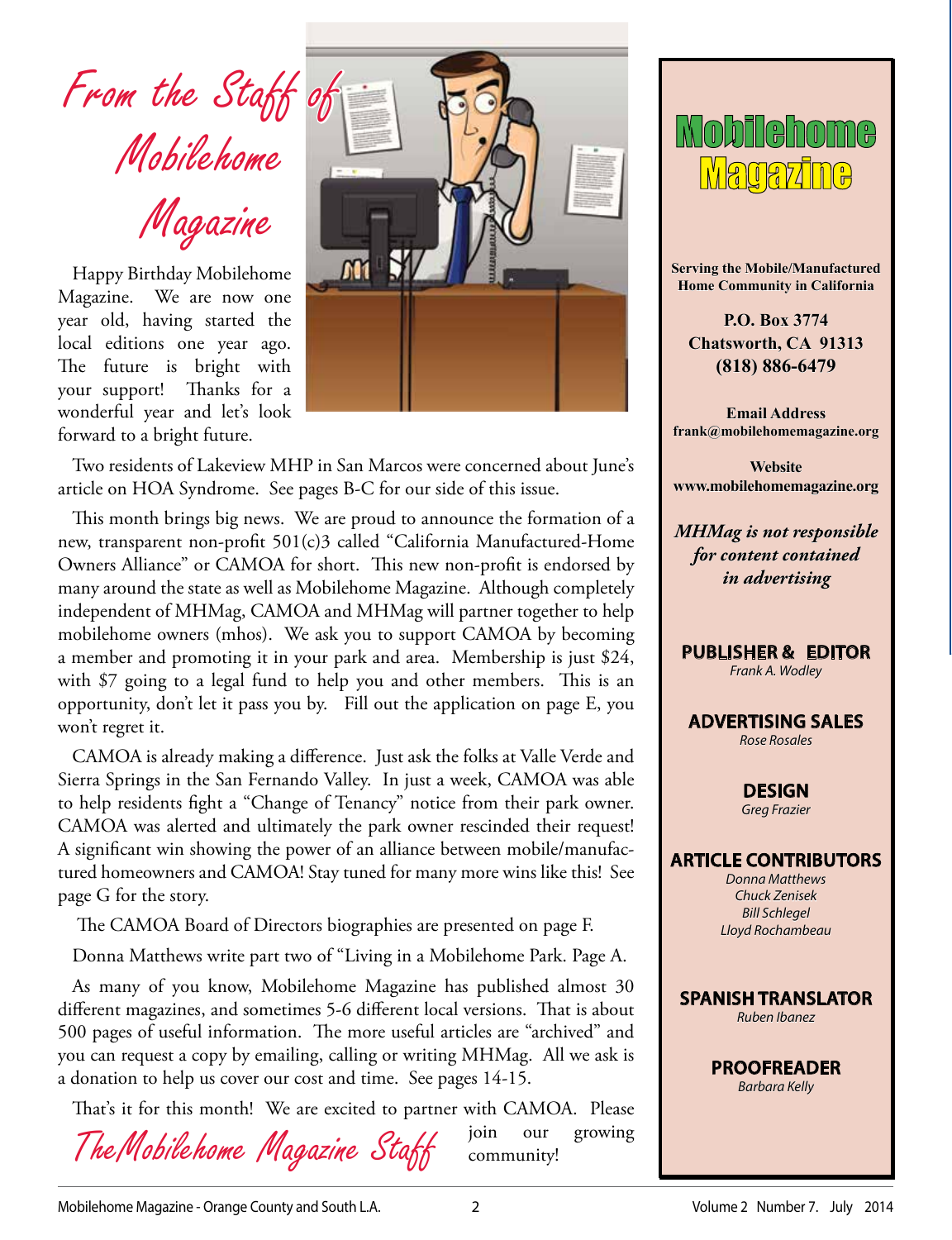# **TABLE OF** CONTENTS

| Communication is Critical to Problem Solving  Page 4                                                                                |        |
|-------------------------------------------------------------------------------------------------------------------------------------|--------|
| Living in a Mobilehome Park - by Donna Matthews Page A                                                                              |        |
|                                                                                                                                     |        |
| Letters To The Editor - Home Owner Associations  Page B-C                                                                           |        |
| California Manufactured-Home Owners Alliance (CAMOA)  Pages D-E                                                                     |        |
|                                                                                                                                     |        |
|                                                                                                                                     |        |
| Free CAMOA Membership for Distributors of Mobilehome Magazine<br>Distributing Mobilehome Magazine Should Be Serious Business Page H | Page H |
|                                                                                                                                     |        |
|                                                                                                                                     |        |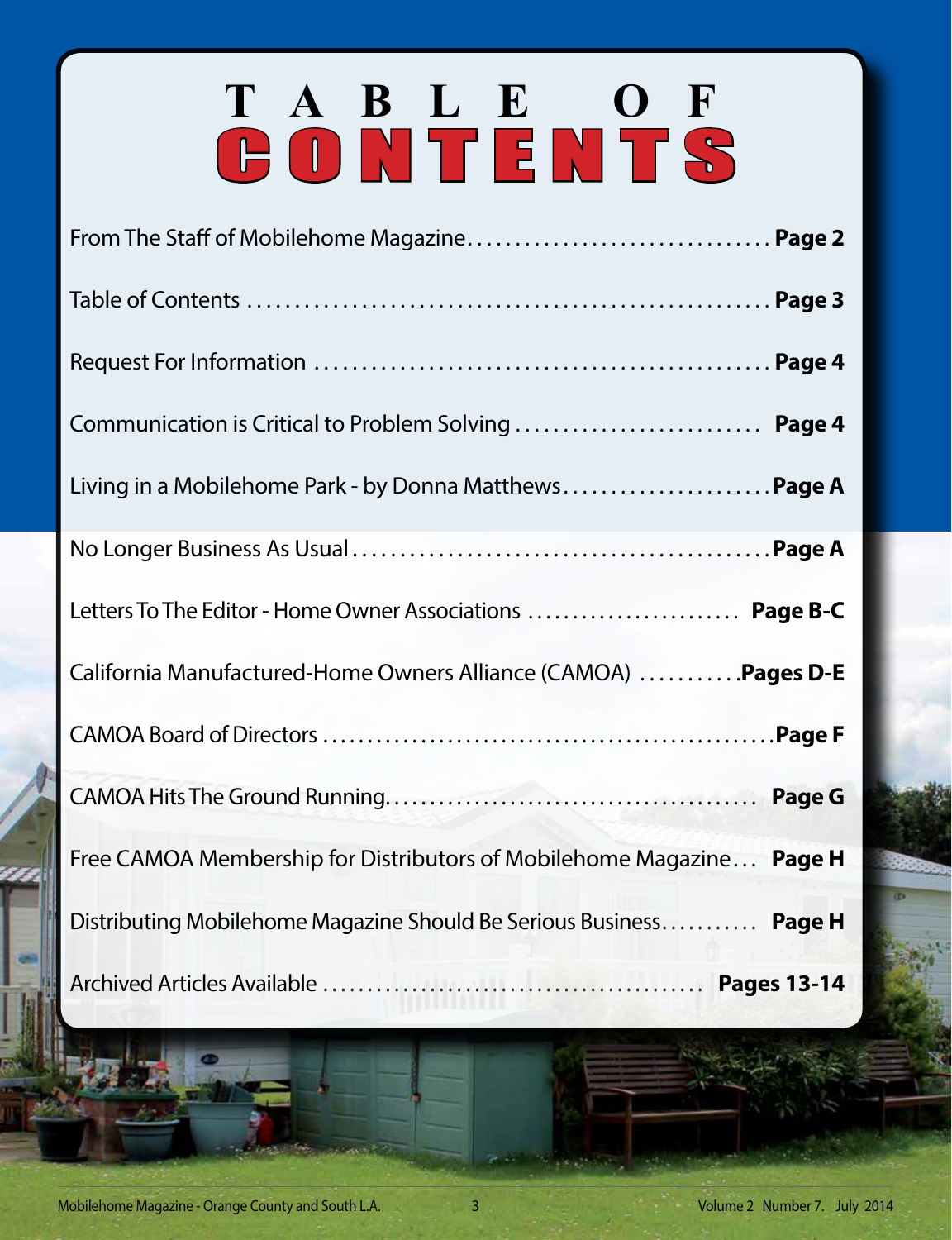### **Request For Information**

Mobilehome Magazine is all about information. In fact this month you can see all the articles on various subjects that are available from Mobilehome Magazine (Page 13-14).

Now we have a request of you. You are a wealth of information and we'd like you to share some with us, so that we can share with our huge network of mobilehome owners. Remember Mobilehome Magazine reaches about 25,000 homes every month.

#### **CAMOA Needs Your Expertise**

Many of you are experts on various subjects regarding mobilehome issues. Issues like utilities, the Mobilehome Residency Law, Title 25, etc. Many of you have gone to superior or small claims court.

We'd like to network with you. Share your information with us and we can share it with the world through Mobilehome Magazine. We can accomplish much together! Just send William Schlegel an email at bill@camoa.org.

#### **We Need Attorney Referrals**

Now that CAMOA is providing legal assistance, they will need a list of attorneys. Have you had a good experience with an attorney, one who understands mobilehome law, one that doesn't charge an arm and a leg, and one that you trust? We would really appreciate you sharing the attorneys name and contact information.

#### **Let's Network Parks with Similar Owners &/or Management Companies**

In our opinion, there are several companies and park owners that are notorious for their treatment of homeowners. Just to name a few: Kaplan and Tatum, Kort and Scott, Sierra Management, and Resident Owned Parks, Inc. just to name a few. Remember there is strength in numbers. If you live in a park and are having a hard time with management, you should contact MHMag so your park is on our radar.

We are already networking some Kort and Scott and ROP, Inc. parks, but there are many more out there that would benefit from networking.

#### **Does Your Park Have A Newsletter?**

Many parks have newsletters. They come in all forms and are generated by management, individuals and groups. We are interested in your newsletter. Can you send us one? That would be terrific. Send to Mobilehome Magazine, P.O. Box 3774, Chatsworth, Ca. 91313.

#### **Send CAMOA Your Problems**

CAMOA is already making a difference (see insert G). To assist them, send your concerns and problems to bill@camoa. org. Try to keep your presentation short and to the point. Use bullet points. Provide short examples that would help them understand your problem. Also provide your contact information, including park name, your address, phone number and email address.

### **Communication is Critical to Solving Problems**

The meeting at Valle Verde is a good example that communication works. One resident handed us three different letters from the park owner. One was about fire insurance, a "change of tenancy" which they subsequently rescinded.

Another letter deals with "Late Charges/Special Handling Charges."

*Effective April 1, 2014, the late charges or special handling charges assessed for late payment of rent and other charges, received after the 5th of the month will increase to \$200 for the first occurrence and for every subsequent occurrence wherein payment of rent is received after the 5th of the month. In addition, the late fee will be assessed on the 6th of the month in which the rent payment is received late, with no exception. The rent continues to be due on the 1st of the month of every month and will be deemed late when received after the 5th of the month.*

charge. Of course that's a concern. The late fee is not regulated by Mobilehome Residency Law , but by California courts.

 The big issue with this request is the park is not applying the law correctly. 798.56(e)1: *the five day period does not include the date payment was due.* 

The park's request indicates rent received after the 5th of the month is subject to a late fee. This is incorrect. In fact, rent paid on or before the 6th is on time and not late. Rent paid after the 6th is late and the resident can be charged a late fee.

CAMOA and Mobilehome Magazine know the law, but we can't help you unless you communicate with us. We are on your side. Don't accept letters from management without either knowing the law yourself or asking someone who does.

You can do two things to help yourself. #1. Volunteer to deliver MHMag in your park. #2. Join CAMOA, membership is only \$2/month and it could save you thousands of dollars!

So what's the problem here? Most would say the \$200 late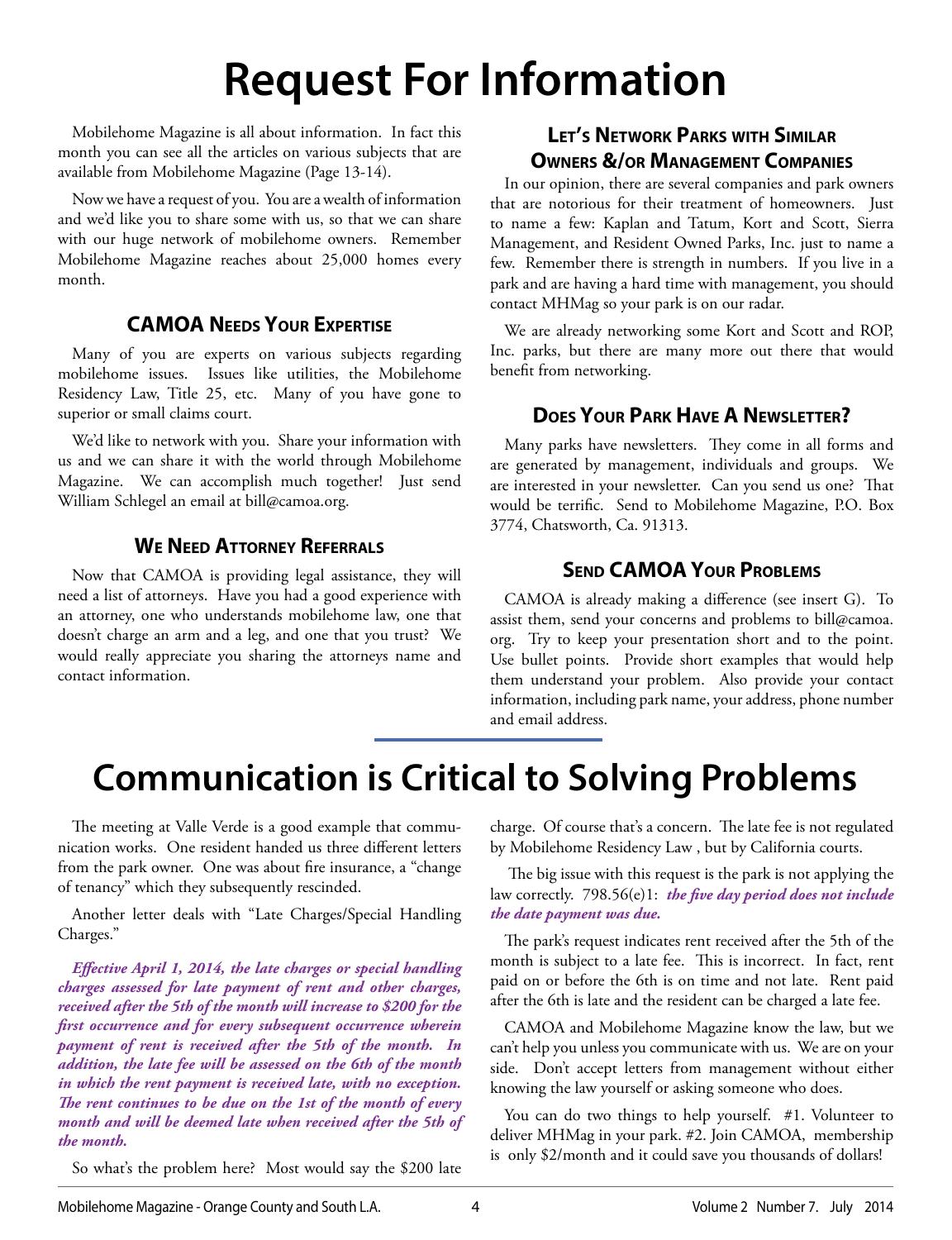## **Archived Articles Available**

Mobilehome Magazine (2011 to present) has published 27 different magazines and about 500 pages of information, most of it still very relevant today.

Many of you have kept your Mobilehome Magazine for future reference. Now you can use this list to find any article quickly. The numbers refer to the month, year and page.

 What about those of you who don't have Mobilehome Magazine and would like information? We have a solution:

- *• We reprint articles we feel are most important and*
- *• Now we offer anyone the chance to get an article(s) from our first three years of publication just by asking and giving us a small donation.*

Here is the initial list of articles available:

#### **Your Rights**

- *1. Distribution of information Your right. 6/13(17)*
- *2. Inheritance Rights. 11/11 (10-11)*
- *3. Inheritance What you need to know. 3/13 14-15)*
- *4. Wash. State dispute resolution program.*
- *5. Nothing to fear. 8/13 (12)*
- *6. Tubes distribution. 5/13 (8)*
- *7. Don't let the park take away your rights. 4/13 (10)*
- *8. Residents Bill of Rights. 1/13 (8)*
- *9. Eleven commandments. 3/12(18)*
- *10. Enforce your rights It's up to you. 1/12 (16-17)*
- *11. Ca MH Code Eviction Procedures 10/13(6)*
- *12. Words of Wisdom Senator Mayne 12/13 (8)*

#### **Managers**

- *13. Retaliation & what to do about it. 1/12 (8-9)*
- *14. Interference of sales. 8/13(15)*
- *15. A Word on your privacy. FAQ Handbook (30)*
- *16. When can a park mgr. enter your space. 8/13 (11)*
- *17. It's your money What would you do if you received a 7 day notice? 11/12 (14-15)*
- *18. How to handle tenants in a MHPark. 5/12 (11)*
- *19. Park manager intimidation. 1/12 (6)*
- *20. My philosophy by a park mgr. 9/12 (13)*
- *21. The value of information by a park mgr. 5/13 (9)*
- *22. Termination of park tenancy. 7/2 (18)*
- *23. Evictions. 8/13 (18) & 1/12 (10)*
- *24. Mngt. Uses Credit Report to Deny Tenancy 11/13(8)*

#### **Tips and Suggestions**

- *25. How to choose a contractor. 5/12 (19)*
- *26. Resident ownership. 1/13 (12-13) & 2/13(8-9)*
- *27. Home improve for seniors easy living. 1/13 (19)*
- *28. Remodeling a manufactured home. 2/13 (19)*
- *29. Basic manufactured home tips-tricks. 1/13(20)*
- *30. The clock is ticking by Myron Hughes. 11/12 (9)*
- *31. Should I sign that long term lease. 3/12 (10)*
- *32. Seller's guide. 6/13 (6-7)*
- *33. Ins & outs of home owner's insurance. 9/12 (5)*
- *34. Tips & suggestions. 9/12(15), 12/13(9)*
- *35. Estate planning. 3/13 (17)*
- *36. Aging in place. 3/13 (16)*
- *37. Words of wisdom from female reps. 3/13 (10)*
- *38. Getting organized. 9/11 (20)*
- *39. What to do when you need to refinance. 7/12 (8-9)*
- *40. Robo calling getting the word out. 8/13 (8)*
- *41. Putting the fun back in fund raising. 8/13 (7)*
- *42. Form an HOA. 8/13 (13)*
- *43. Who Should You Trust. 6/13 (12-13)*
- *44. Disability and mobilehome living. 3/13 (20)*
- *45. How to Resolve Issues in MH Parks 10/13(8)*
- *46. Question & Answer 2/14(11)*
- *47. Identifying Elder Abuse 2/14(14)*
- *48. Soundproofing Your Home 2/14(9)*
- *49. Earthquake Insurance Do You Need It? 5/14(14)*

#### **Rent Control & Fees**

- *50. L.A. Vacancy Control. 4/13(19)*
- *51. A tax story. 4/13 (16)*
- *52. Rent control under siege. 3/12 (6-7)*
- *53. \$1700 rents for Los Angeles. 3/12 (8)*
- *54. Chattel mortgage, personal property and real estate. 4/13(17)*
- *55. Vacancy decontrol. 5/12 (7)*
- *56. L.A. R.S.O. 9/11 (11)*
- *57. Property pass through. 4/13 (15)*

#### **General**

- *58. Investing in mobilehome parks. 7/12 (10)*
- *59. Bullish on mobilehome parks. 6/13 (8-9)*
- *60. 15 minutes with a Utah Senator. 1/12 (12-13)*
- *61. Free markets in mobilehome parks. 5/13 (12-13)*
- *62. Mobilehomes in rental parks. 9/11 (6)*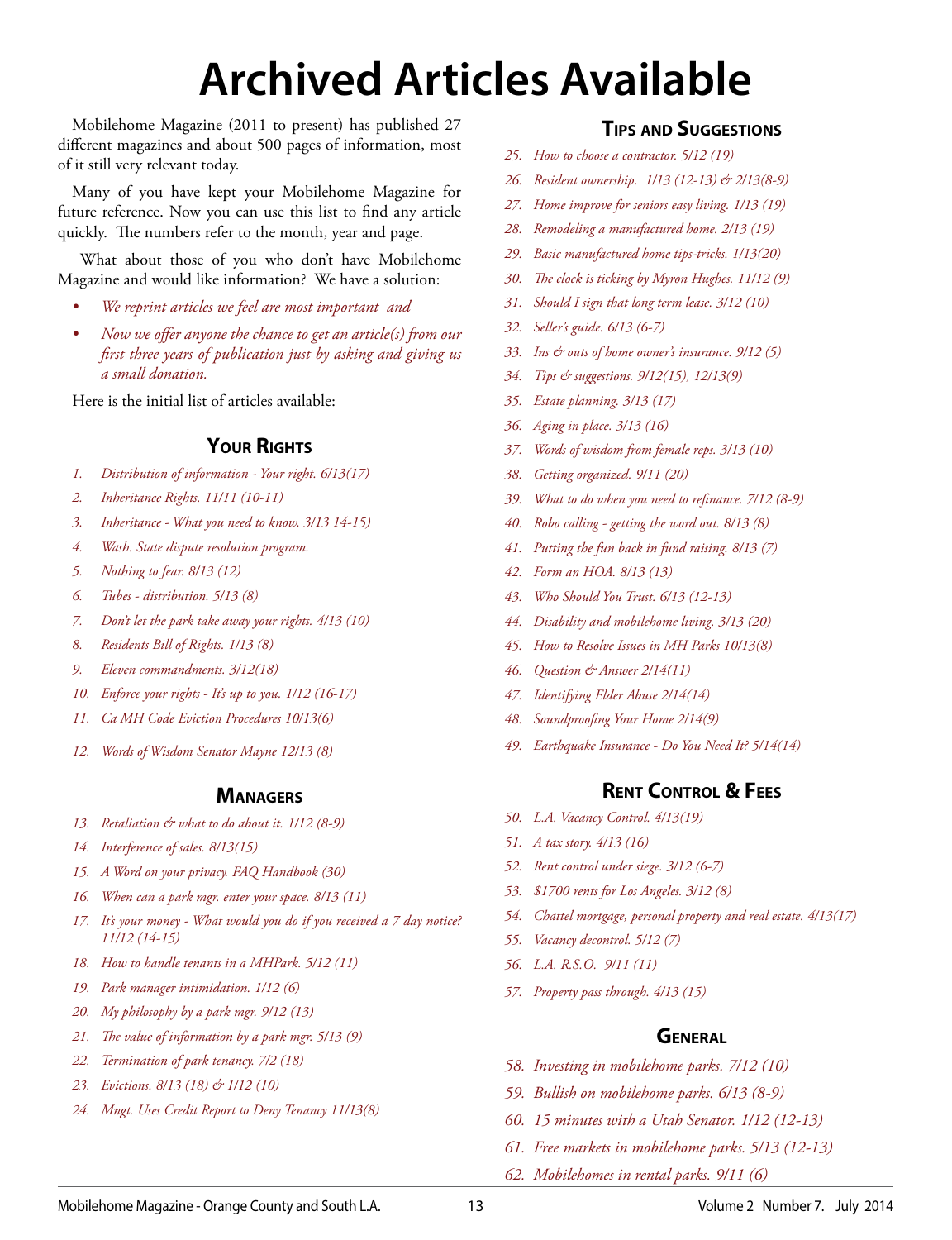#### **Organizations**

- *1. Senator Correa's Mobilehome Conference. 2/13 (14)*
- *2. Los Angeles MH Park Task Force. 2/13 (11,21)*
- *3. MHOwners Association of America. 7/12 (17)*
- *4. PHRAA fights unscrupulous park owners. 11/12 (10-11)*
- *5. The Select Committee on Manufactured Homes and Communities. 1/13 (5) & 2/13 (6)*
- *6. Tenants Together. 1/12 (7)*
- *7. Coalition for Economic Survival. 1/12 (7)*
- *8. GSMOL & MHMag teaming. 6/13 (10-11)*
- *9. Santa Cruz conference. 5/13 (10-11)*
- *10. Know Your Advocates 10/13(10)*
- *11. Update on GSMOL & MHMag 10/13(14-15)*

#### **Mobilehome Residency Law**

- *12. Mobilehome Residency Law (MRL) 101. 7/12 (6)*
- *13. How to Use the MRL. 11/11 (4)*
- *14. SB510. 4/13 (7)*
- *15. Land lease law vs MRL. FAQ Handbook. (31)*
- *16. Governor Signs Jackson MH Bill 11/13(15)*
- *17. AB2026 Interference of Sales 4/14(4)*

#### **Local News**

- *18. Kort & Scott Take Over Blue Star 11/13(5)*
- *19. Tale of Unmitigated Greed Part I 11/13(10-11)*
- *20. Beyond Fear & Loathing Part II 12/13(6-7)*
- *21. Major Victory for San Marcos Homeowners 12/13(6)*
- *22. Mobilehome vs Urban Village 12/13 (10)*
- *23. San Jose Residents Celebrate Victory 12/13(5)*
- *24. California Hawiian Residents Win Big 5/14(E)*
- *25. Lakeport Rent Control Sought 5/14(13)*
- *26. Huntington Beach Law Preserves Senior Housing 4/14(13)*
- *27. Long Term Lease Accord Sought for San Marcos 4/14(10)*

#### **Reference**

- *28. FAQ & Answers Handbook. 8/13 (18) \$6.00*
- *29. Additions to FAQ. 1/13 (9)*
- *30. Book Mobilehome Wars. 4/13 (12-13)*

#### **MHMag & Miscellaneous**

- *31. Survey on advocacy part I and II. 5/13 (14-18)*
- *32. Birth of a new publication. 8/13 (5)*
- *33. Letter to advertisers. 6/13 (18)*
- *34. Your neighbor, my neighbor. 6/13 (14)*
- *35. Forced condo conversions. 9/12 (10-12)*

#### **Articles by Donna Matthews**

- *1. Eviction.*
- *2. Water. 9/12(14-15)*
- *3. Contract Law. 11/12 (7)*
- *4. Judges Pleadings. 1/13(16)*
- *5. Rent Control Ord. vs Rent Review Ord. 2/13 (12-13)*
- *6. HCD should enforce Title 25. (5/12(20)*
- *7. New park owners New leases. 6/13 (19)*
- *8. Pass thru fees. 4/13(14)*
- *9. Title 25. 9/12(8)*
- *10. Termination of park tenancy. 7/12 (18)*
- *11. Mobilehome rental agreement. 3/13 (8-9)*
- *12. California Senior Parks 10/13 (16)*
- *13. Mobilehome Parks Act 11/13 (14)*
- *14. Consumer Price Index 3/14 (4)*
- *15. Mobilehome Parks- Conditional Use Permit 4/14(6-7)*
- *16. Mobilehome Park Rental Agreement 5/14 (D)*

#### **Articles by Lloyd Rochambeau**

- *1. Time to Get Proactive 12/13 (8)*
- *2. It's Time We Get Connected 2/14 (8)*
- *3. Observations, Impressions & Challenges 5/14*
- *4. Park Manager Friend or Foe 10/13(7)*

#### **Have a Question? Order An Article**

Ordering is simple. In a note, give us the article numbers you want us to send you with your mailing address (include your phone number and email address please). We prefer sending articles by email.

#### **COST?**

We do not have a "formal" charge for articles. We do however really appreciate your donation. Mail your donation, along with your request & information to Mobilehome Magazine, P.O. Box 3774, Chatsworth, Ca. 91313. Or you can email us at fawodley@yahoo.com

#### **Use Them!**

These articles represent three years of hard work. They are written by attorneys, expert advocates, and mobilehome owners just like yourself. We feel they are accurate and worth your attention. If you have an issue, we suggest you purchase a Handbook of Frequently Asked Questions (#69) and request any articles that look interesting. Such a small investment to gain a knowledge about many subjects of mobilehome living.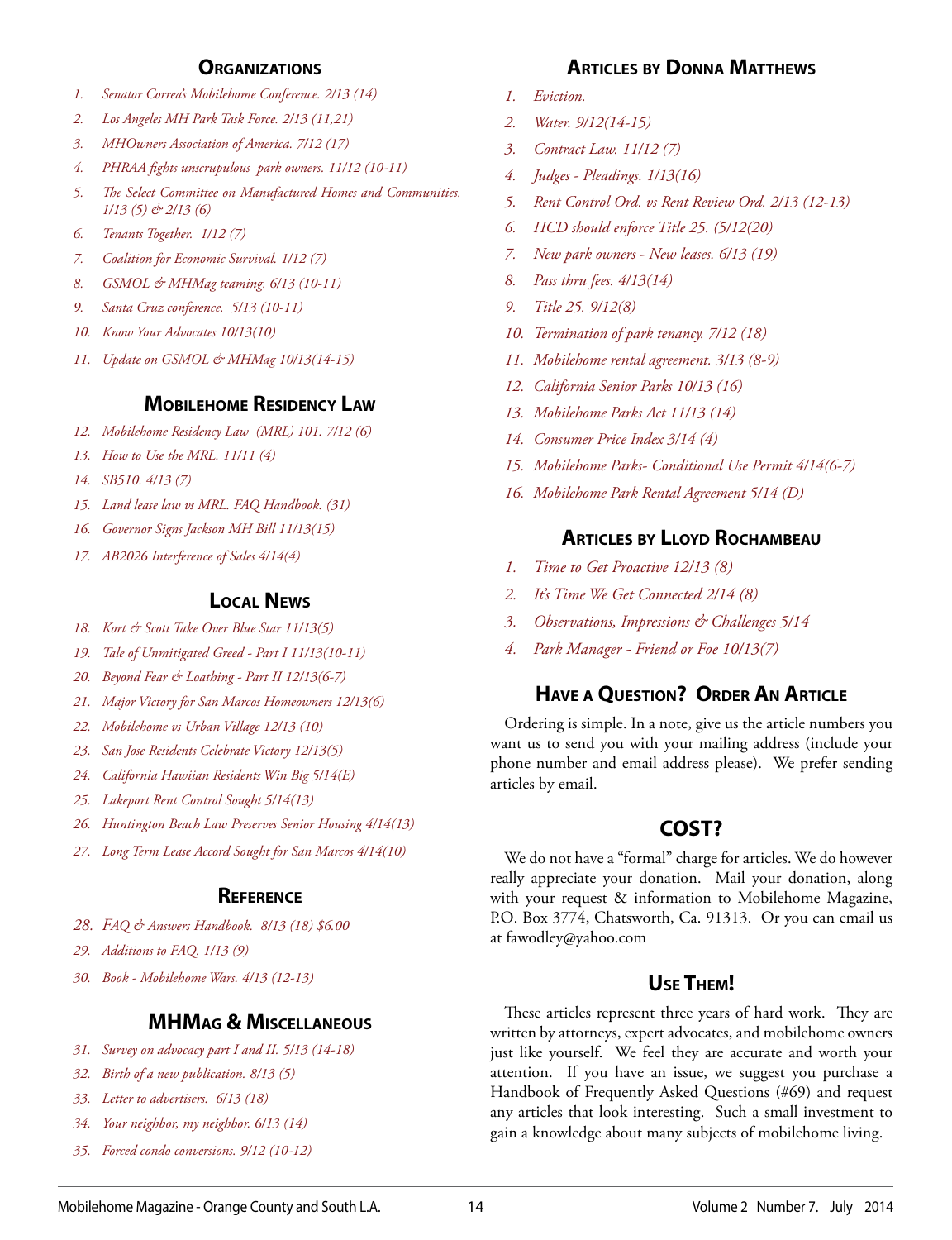

#### INVEST IN PEACE QUI D.

raded naise inside and cubside of your house. . En

- sie voor home mans energy-efficient
- Take advantage of our top of the fine sum durusting nutreints. and large on-hand inventory.

#### SUPER SOUNDPROOFING

455 East Carred Street, See Mausus, CA 82078 sin@ardpairy.og.wesardpairy.og

**TOLL-FREE: (888) 942-7723** 





**ORANGE OIL** No Lethal Gas **No Hotel Stay No Roof or Plant Damage No Boarding of Pets No Removal or Bagging of Food** Termite and pest control isn't expensive, it's priceless!  $(714)$  635-5111



# **Grow Your Own!**





Honest, **MANNY'S** Professional, Termite & Pest Control Experienced **MOBilehOMe SpeCialiSt \$44 Bi-monthly Service Call today for your** • De-web All Exterior **Free termite inspection**

• Treat Windows & Door Frames (844) 626-6977 www.mannyspest.com **Seniors get a 10% discount!**

• Spray Underneath

Mobilehome Magazine - Orange County and South L.A. 15 15 Volume 2 Number 7. July 2014